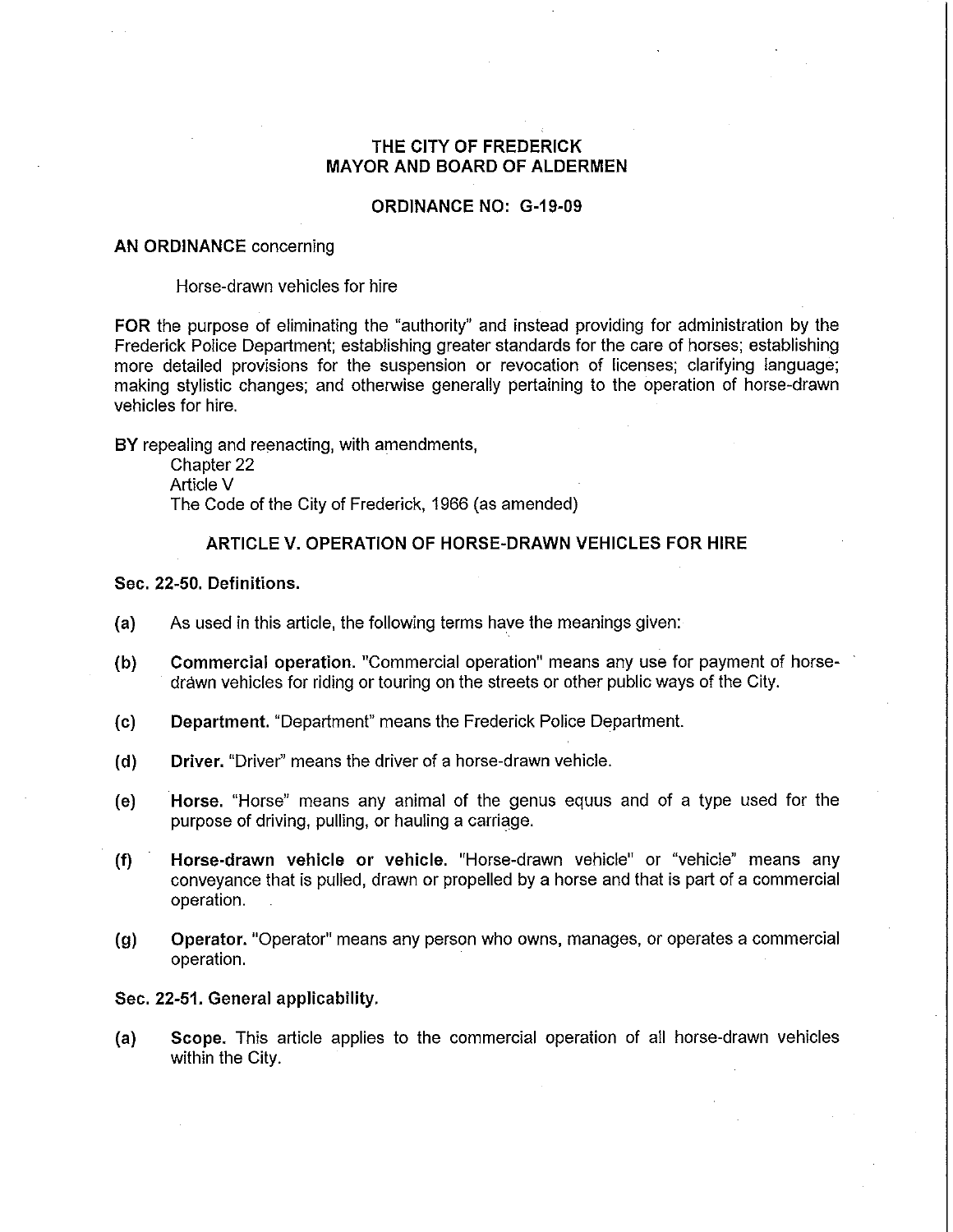(b) Commercial operation. The commercial operation of any horse-drawn vehicle within the City is expressly prohibited, except by a valid permit, issued and authorized under the provisions of this article.

## Sec. 22-52. Administration of article.

The Department may develop and implement administrative regulations as needed for the efficient administration and enforcement of this article.

#### Sec. 22-53. License required-Driver.

- (a) Generally. An individual may not drive a horse-drawn vehicle without a valid license issued in accordance with this section.
- (b) Application process.
	- (1) The Department shall create and provide application forms for licenses. The information required by the application form will be the minimum information required of any applicant for a license under this section and will include the following:
		- (A) Documentation showing that the applicant is at least 18 years old and has at least 3 years of general experience driving a horse-drawn vehicle;
		- (8) a certification that the operator for which the applicant will be driving has examined the skills of the applicant and determined the applicant to be competent to drive a single, pair, three abreast, four horses in hand, or all the above, and that the applicant only drive the configuration stated; and
		- (C) any application fee as specified in the City's fee schedule ordinance.
	- (2) The Department shall review a submitted application for compliance with this section. If the Department finds that the applicant meets the requirements of this section, the Department shall approve the application and shall issue a license to the applicant. If the Department finds that the applicant fails to meet the requirements of this section, the Department shall deny the application.
- (c) Issuance and display of license. The license will be issued with a recent photograph of the driver affixed to it and laminated together. The driver shall ensure that the license is displayed in a conspicuous place on the carriage in a manner so that it is easily visible to passengers.
- (d) Expiration. A license issued under this section is valid for 3 years.
- (e) Violations.
	- (1) An operator may not knowingly allow an unlicensed person to drive a horsedrawn vehicle as part of a commercial operation. Violation of this paragraph is a municipal infraction punishable by a fine of \$100.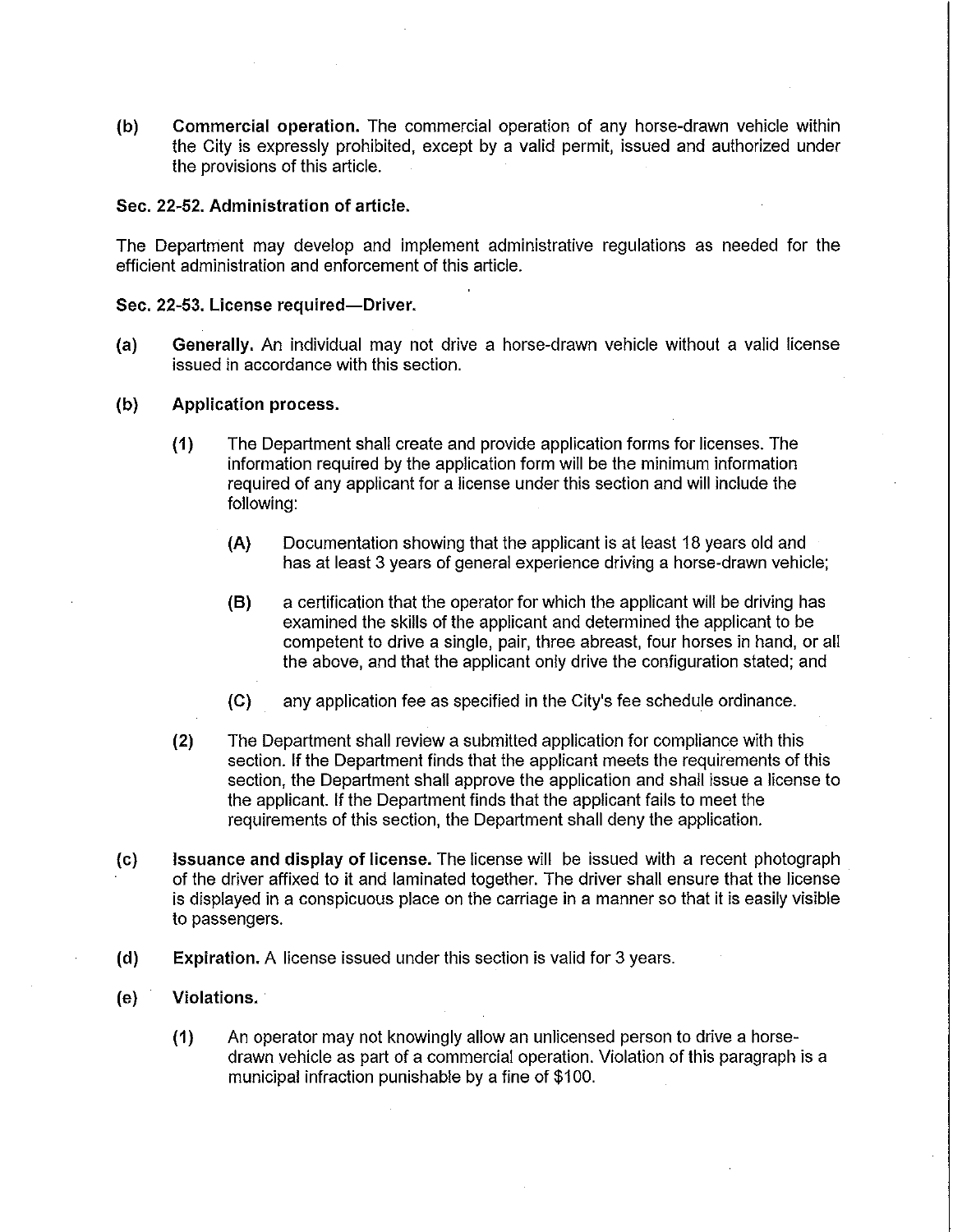(2) Driving a horse-drawn vehicle without a license is a municipal infraction punishable by a fine of \$100.

Sec. 22-54. Permit required-Vehicle.

- (a) Generally. An operator may not allow a horse-drawn vehicle to be driven as part of a commercial operation without a valid permit issued in accordance with this section.
- (b) Application process.
	- (1) The Department shall create and provide application forms for permits. An operator seeking a permit shall submit an application in accordance with this section. The information required by the application form will be the minimum information that is required of any applicant, and will include the following:
		- (A) a written description and photograph of the vehicle;
		- (8) proof of general liability insurance coverage for the duration of the licensing period in the amount of \$1,000,000.00;
		- (e) a physical bill of health certified by an equine veterinarian, including Coggins papers, for each horse to be used in the commercial operation;
		- (D) a photograph of each horse; and
		- (E) any application fee as specified in the City's fee schedule ordinance.
	- (2) The Department shall inspect a vehicle and equipment to ensure compliance with this article.
	- (3) The Department shall review a submitted application for compliance with this section. If the Department finds that the applicant meets the requirements of this article and the vehicle and equipment are in good working order and comply with the requirements of this article, the Department shall approve the application and shall issue a permit to the applicant. If the Department finds that the applicant fails to meet the requirements of this section, the Department shall deny the application.
- (c) Display. Each permit shall be displayed on the vehicle for which it was issued, and shall be mounted to the left rear of the carriage.
- (d) Expiration and transfer. A permit is valid for one year from the date of its issuance. Permits are transferable in accordance with this subsection. An operator wishing to transfer a permit shall submit a written request to the Department stating the reasons for the transfer. The operator to receive the permit must comply with all requirements of this article.
- (e) Violations. Operation of a horse-drawn vehicle without a valid permit is a municipal infraction punishable by a fine of \$400.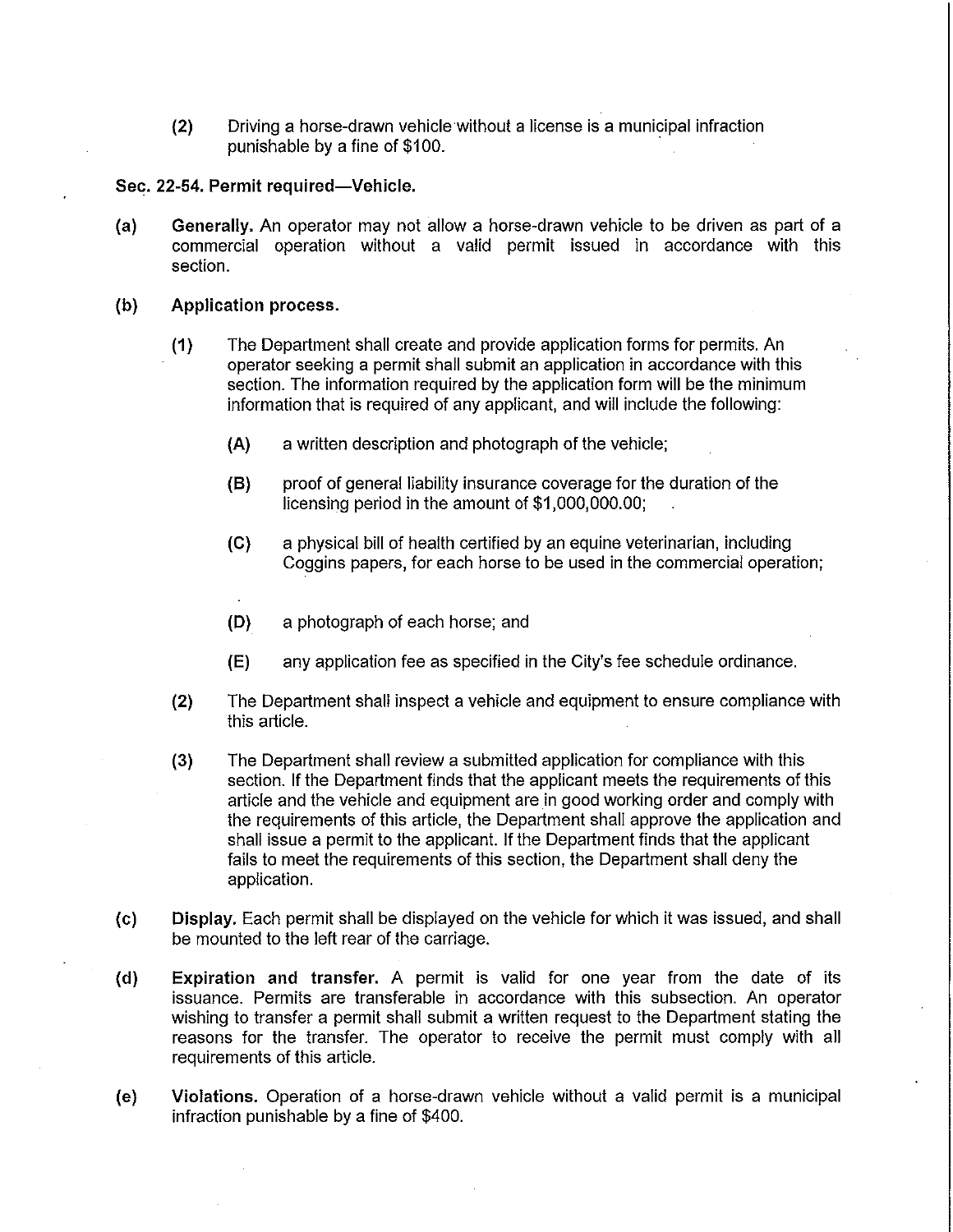### Sec. 22-55. Suspension and Revocation of License.

#### (a) Suspension~

- (1) The Department may suspend a license issued under Sec. 22-53 of this article for a period of up to 30 days, or a longer period if necessary to carry out the intent of this article, if the Department finds: '
	- (A) there is a risk to public health or safety; or
	- (8) the license holder has violated any of the provisions of this article.
- (2) Upon suspending a license, the Department shall provide written notice to the license holder setting forth the grounds for the suspension, the effective date of the suspension, and the length of the suspension.
- (3) The Department may reinstate a license when the Department is satisfied that the grounds for the suspension have been remedied.

#### (b) Revocation.

- (1) The Department may revoke a license issued under Sec, 22-53 of this article if the Department finds:
	- (A) the license holder has misrepresented or provided false information on an application; or
	- (8) the license holder has violated any of the provisions of this article, including but not limited to failure to comply with a license issued under this article; and the license has been suspended within the previous 12 months under subsection (a) of this section.
- (2) Upon revoking a license, the Department shall provide written notice to the license holder setting forth the grounds for the revocation and effective date of the revocation.
- (3) A new license will not be issued to the same license holder for a period of one year after revocation.

#### Sec. 22-56. Suspension and Revocation of Permit.

### (a) Suspension.

- (1) The Department may suspend a permit issued under Sec. 22-54 of this article for a period of up to 30 days, or a longer period if necessary to carry out the intent of this article, if the Department finds:
	- (A) there is a risk to public health or safety; or
	- (8) the permit holder has violated any of the provisions of this article.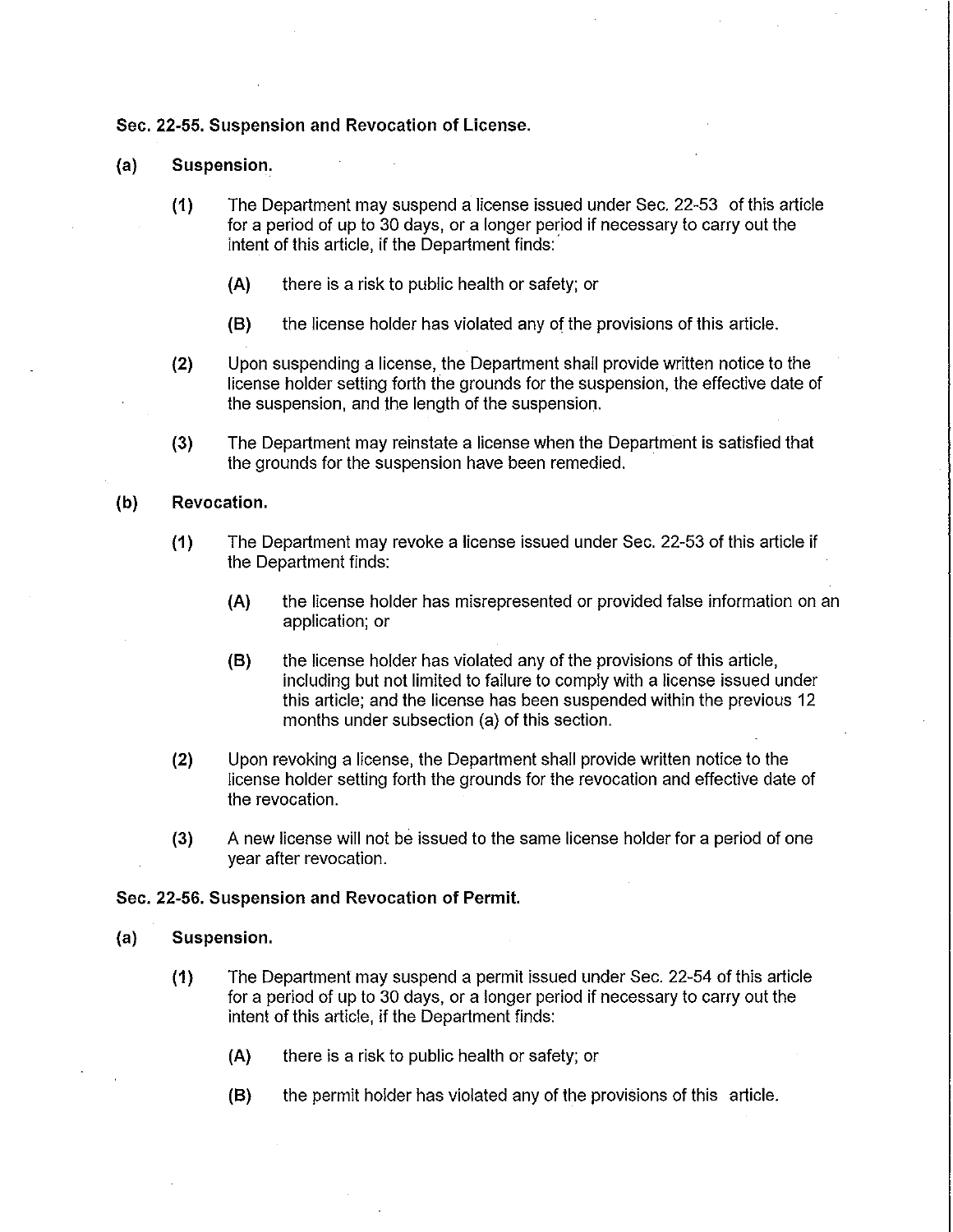- (2) Upon suspending a permit, the Department shall provide written notice to the permit holder setting forth the grounds for the suspension, the effective date of the suspension, and the length of the suspension.
- (3) The Department may reinstate a permit when the Department is satisfied that the grounds for the suspension have been remedied.

#### (b) Revocation.

- (1) The Department may revoke a permit issued under Sec. 22-54 of this article if the Department finds:
	- (A) the permit holder has misrepresented or provided false information on an application; or
	- (8) the permit holder has violated any of the provisions of this article, including but not limited to failure to comply with a permit issued under this article; and the permit has been suspended within the previous 12 months under subsection (a) of this section.
- (2) Upon revoking a permit, the Department shall provide written notice to the permit holder setting forth the grounds for the revocation and effective date of the revocation.
- (3) A new permit will not be issued to the same permit holder for a period of one year after revocation.

#### Sec. 22-57. Vehicles and equipment.

- (a) Lights. Each vehicle must be equipped with:
	- (1) at least one lamp displaying a white light visible from a distance of at least 1,000 feet to the front of the vehicle; and
	- (2) one of the following configurations of rear lights:
		- (A) two lamps displaying red lights visible from a distance of at least 1,000 feet to the rear; or
		- (8) one lamp displaying a red light visible from a distance of at least 1,000 feet to the rear and two red reflectors visible from all distances of 600 to 100 feet to the rear when illuminated by the upper beams of head lamps.
- (b) Signs. Each vehicle must be equipped with a slow moving vehicle sign posted showing to the rear, which shall be a truncated equilateral triangle at least 14 inches high with a red reflective border and be mounted, base down, at a height of at least 3 feet but less than 5 feet above the ground.
- (c) Brakes. Each vehicle must be equipped with brakes that are capable of stopping the loaded vehicle and holding it away from the animal in any type of environmental topographical conditions.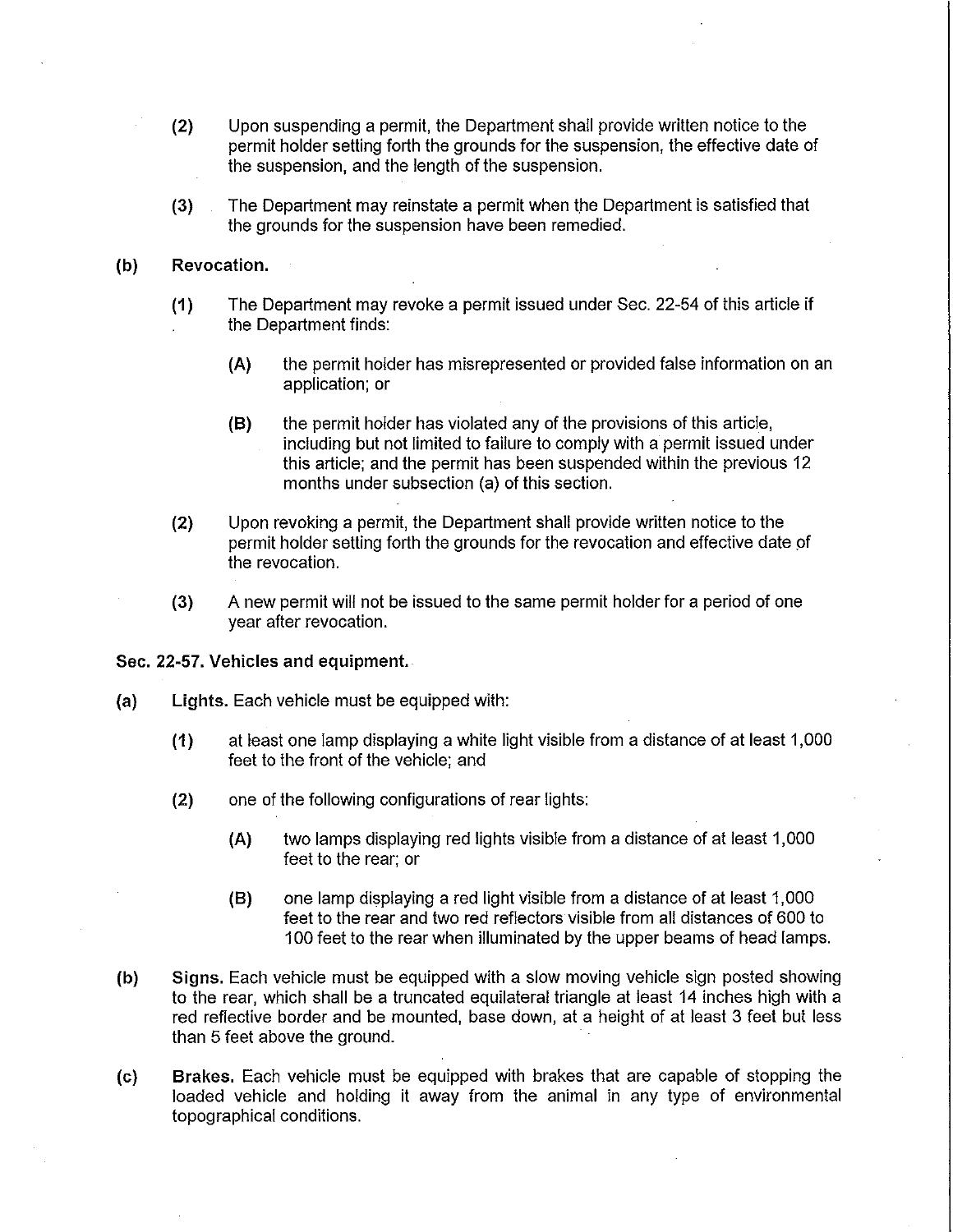## Sec. 22-58. Inspections required.

- (a) Accidents. A driver of a horse-drawn vehicle involved in an accident must report the accident as soon as possible to the Department. The vehicle and all equipment involved in the accident will be inspected by the Department before being allowed to operate.
- (b) Routine inspections. The Department may inspect any vehicles, equipment, and horses used in a commercial operation to ensure the public safety and the proper care and maintenance of the horses.
- (c) Violations. Failure to report an accident or submit to inspection as required by this section is a municipal infraction punishable by a fine of \$400.

#### Sec. 22-59. Designated areas of operation.

- (a) Designation. The Department shall designate boarding areas within the City that will be used by all commercially operated horse-drawn vehicles to load and unload passengers. Operators and drivers. may use only the boarding areas assigned to them by the Department.
- (b) Routes. The Department shall designate specific routes where travel of commercially operated horse-drawn vehicles is allowed.
- (c) Solicitation. Solicitation for horse-drawn vehicle rides within the designated areas of operation is limited to salutations and the presentation .of cards offering the service with enclosed rates. No signs or other forms of solicitation are permitted.
- (d) Violations. Violation of this section is declared to be a municipal infraction punishable by a fine of \$400.

## Sec. 22'60. Care and condition of horses.

- (a) Generally. Horses that may be used as a part of a commercial operation must meet the criteria of this section. All horses used as part of a commercial operation must be at least four years old and may not be stallions or mares with unweaned foals.
- (b) Annual certification. Operators shall provide a physical bill of health certified by an equine veterinarian each year on or before the anniversary of the date a permit is issued under Sec. 22-54 of this article.
- (c) Medical concerns. Operators and drivers shall ensure that horses engaging in a commercial operation are physically capable of doing so. Horses must be in good condition and must not have any:
	- (1) evidence of lameness;
	- (2) open or bleeding wound, oozing sore, cut below skin level, or bleeding wound; or
	- (3) obvious signs of emaciation, malnutrition, dehydration, or exhaustion.
- (d) Shoes. Except as otherwise provided in this subsection, all horses engaged in a commercial operation must be shod with four metal shoes coated with driltex or burium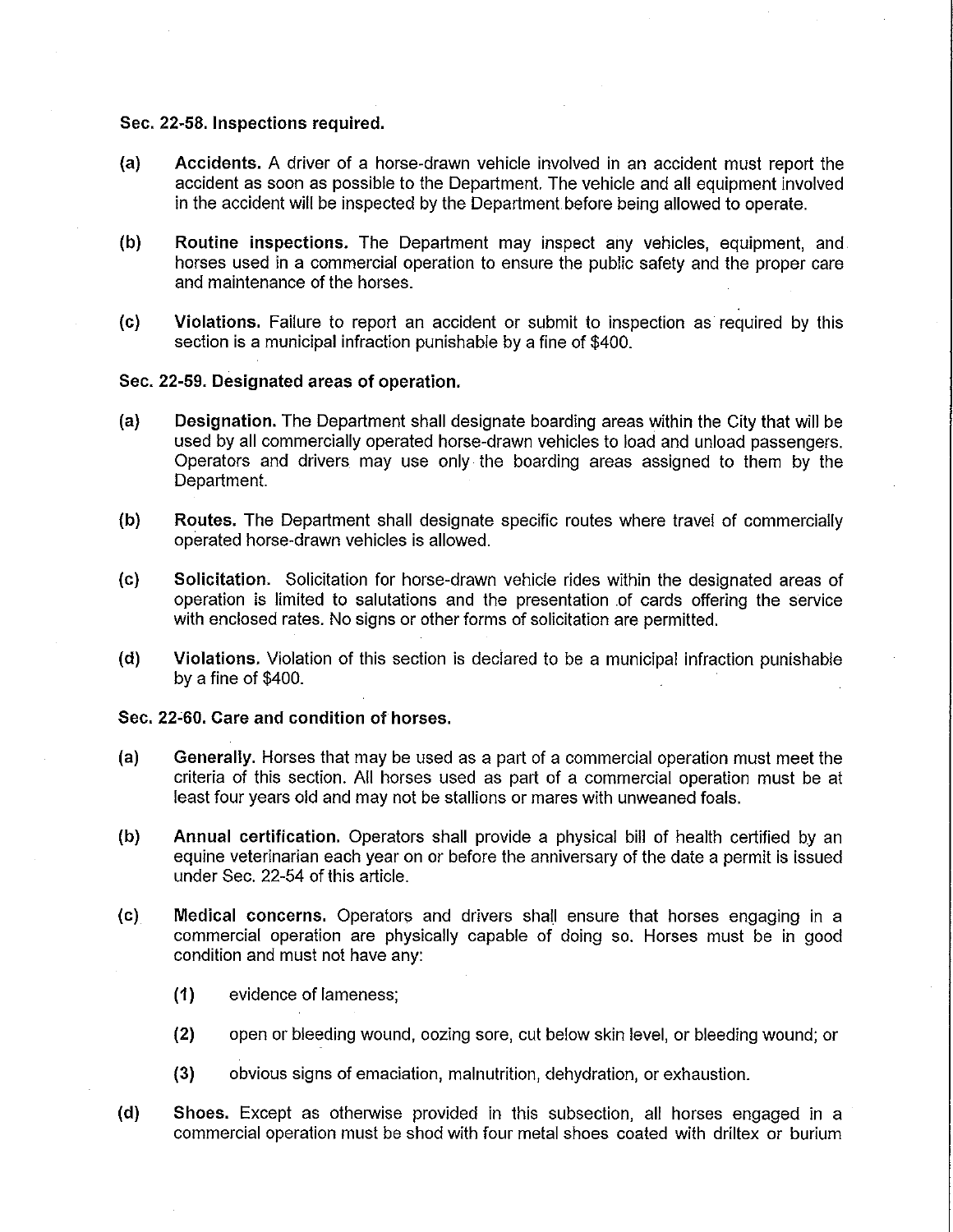or, in the alternative, rubber shoes. For a period not to exceed two hours per day, horses may wear only two shoes (on the front feet only). All shoes must be tight and in place at all times.

- (e) Tie ropes. Tie ropes used around the neck or attaching to the halter must be carried on all commercially operated vehicles while the vehicle is in service. A person may not tie a horse using the bridle, bit or reins.
- (f) Hours. A driver or operator may not allow a horse to work for more than 2 hours before receiving a 30 minute break or for more than 6 hours per day.
- (g) Water. Operators and drivers shall ensure that all horses under their ownership or control have access to an adequate supply of water. Specifically, operators and drivers shall ensure that potable, liquid water is available at designated boarding areas and shall make reasonable efforts to lead the horses under their ownership or control to such water at least once every two hours. Operators and drivers shall ensure that horses are physically free to drink the water provided. Failure to make a horse drink does not constitute a violation of this subsection.
- (h) Temperature. Except as otherwise provided in this subsection, a commercial operation may not operate if the temperature is less than 15° F or higher than 90° F as determined by the automated weather observation system at the Frederick Municipal Airport. If the operator submits written proof of a reservation having been made for the service at least one week previously, the operator is permitted to perform the service and then shall cease operations until the temperature is within the required parameters.
- (i) Violations. Violation of this section is a municipal infraction punishable by a fine of \$400.

#### Sec. 22-61. Operating regulations.

- (a) Waste catchers. Waste catchers must be in place and functioning properly at all times and must be emptied as soon as practicable after use. The operator shall clean up any spillage. Environmentally safe fly spray must be used after each collection of waste during warm or hot weather. The waste collected shall be stored in plastic bags inside a rigid container and stored out of the public traffic areas. After urination of a horse, the operator shall immediately flush the street or other area affected with water.
- (b) Hours. Horse-drawn vehicles may operate only between the hours of 8 a.m. and 1 a.m., subject to any further conditions imposed as a condition of a license or permit.
- (c) Tying. Drivers shall stay within an arm's reach of the horse's head when the horse is not tied to a stationary object and within 30 feet of the horse and vehicle when the horse is tied to a stationary object. Horses may only be tied with either a neck strap or a halter over the bridle.
- (d) Alcohol and drugs. A driver may not drive a horse-drawn vehicle while under the influence of alcohol or drugs.
- (e) Eating or drinking. A driver may not eat or drink while driving a horse-drawn vehicle.